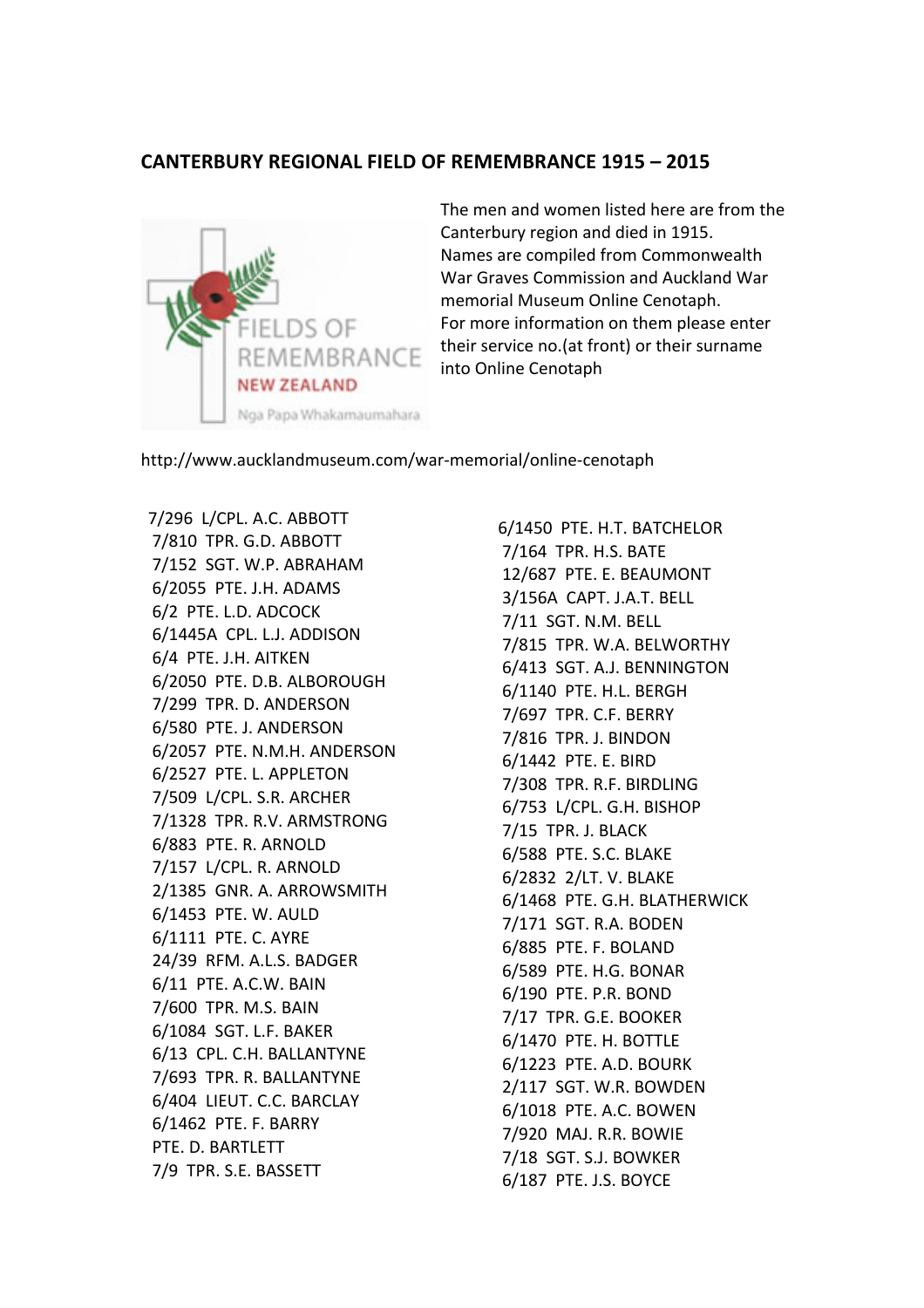6/169 PTE. D.P. BOYD 6/807 CPL. W. BRASS 6/591 PTE. G.P. BREEZE 7/312 TPR. T.D. BRENT 7/939 TPR. O.T. BREWER 6/2395 PTE. F.W. BRIDLE 7/748 L/CPL. G. BRIGHTON 7/533 TPR. M.E. BRISLANE 7/495 TPR. E.G. BRITTAN 7/942 L/CPL. H.B. BRITTAN 6/203 PTE. J.V. BROOKS 6/2077 PTE. A. BROWN 6/1789 PTE. E. BROWN 6/595 PTE. S.G. BROWN 12/301 SGT. H.J. BRUCE 6/1794 PTE. H.G. BUDD 7/542 TPR. A.J. BULL 6/1795 PTE. A.C. BURGESS 7/315 TPR. R.B. BURN 1/315 LIEUT. W.W.A. BURN MID 6/1085 2/LT. E.M. BURNARD 6/411 PTE. H.T. BURNETT 6/2562 PTE. J.R. BURNETT 6/18 PTE. N.F. BURNETT 6/19 PTE. T.L. BURNS CAPT. H.M. BUTTERWORTH 7/821 TPR. F.V. BYRCH 7/24 L/CPL. R.S.L. CALVERT 6/2019 PTE. J.C. CAMERON 6/888 PTE. E.J.C. CAMPBELL 6/946 PTE. G.S. CAMPBELL 6/425 PTE. H.M. CAMPBELL 7/27 TPR. J.R. CAMPBELL 6/2384 PTE. W. CAMPBELL 6/1256 PTE. W.R. CARDNO 4/603 SPR. C.N. CARGILL 7/826 TPR. J.F. CARLYLE 4/911A SPR. S. CARLYON 6/1257 PTE. F. CARMINE 7/827 L/CPL. D.R. CARTER 15/16 2/LT. C.M. CAZALET 6/23 PTE. L.T. CHAPMAN 6/427 PTE. L.N. CHEYNE 6/1485 PTE. F.A. CLARK 6/1263 PTE. S. CLARK 6/2093 PTE. A.P. CLARKE

TPR. J. CLARKE 4/516 SPR. W.E. CLARKE 4/525 CPL. G.R. CLARKSON 6/25 PTE. E.G. COCHRANE 7/31 TPR. J.A. COCHRANE 6/1074A PTE. T. CODLING 6/1076A L/CPL. A.E. CODYRE 6/433 L/CPL. E.D. COGAN 6/1000 PTE. R.J. COGLE 6/1489 PTE. F.T. COLE 6/2377 PTE. W.L. COLLEY 6/1264 PTE. B. COLLINS 7/799 L/CPL. H. COLLINS 6/1267 SPR. R.W. COLLINS 7/1211 TPR. A.G.V. COLLINSON 7/830 TPR. G.I. COMER 6/1223A PTE. J.E. CONSTANCE 7/319 TPR. F.J. CONWAY 4/37A SPR. T.P. COOKE 6/1268 PTE. C.C. COOKES 6/1022 PTE. P.S. COOTE 7/831 TPR. W. COPESTAKE 6/758 SGT. L.G. CORBETT 6/602 PTE. H.W. CORRIE 6/2495 PTE. P. COSTELLOE 6/604 PTE. G.S. COTTLE 6/30 PTE. V.R. COUCHMAN 6/1821 PTE. J. COULL 6/2102 PTE. F. COUMBE 6/435 PTE. N. CRAWFORD 6/213 PTE. R.W. CRESSWELL 6/1110 MAJ. C.W.E. CRIBB 7/183 TPR. C.T. CROOK 6/1001 SGT. A. CURRIE 6/608 PTE. R.H. CURRIE 7/321 TPR. T.E. CURRIE 7/185 TPR. W.H. DALTON 7/37 TPR. E.F. DANIEL 6/2112 PTE. A.O. DAVEY 6/440 SGT. O.E. DAVEY 7/835 TPR. G. DAVIDSON 23/402 RFM. E.N. DAVIS 6/441 PTE. W. DAVIS 7/38 TPR. W.J. DAVIS 7/639 LIEUT. F. DAVISON 5/322A TPR. J.R. DAWSON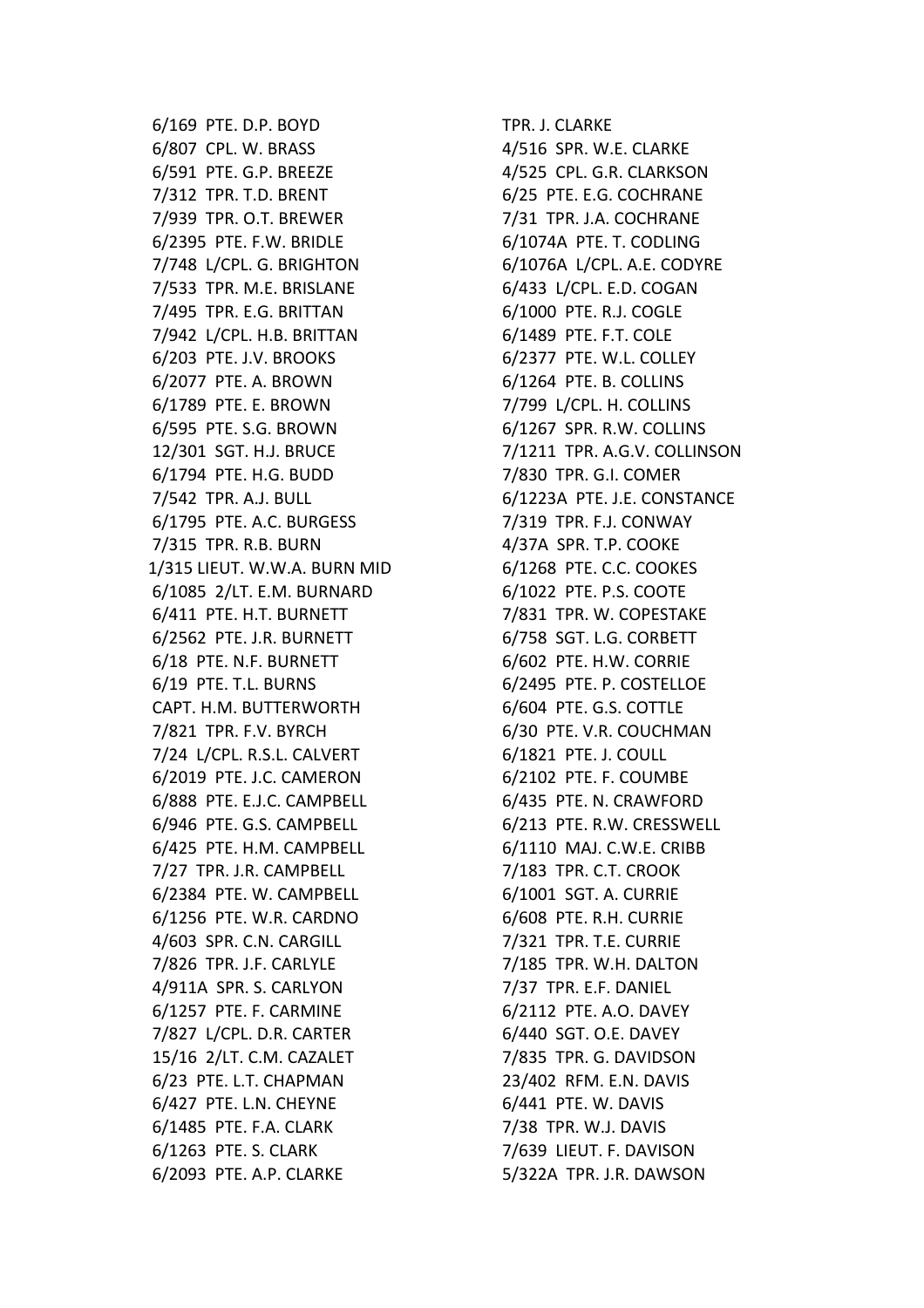6/1509 PTE. C.E. DAYNES 7/187 TPR. A.H. DE CASTRO 6/1100 PTE. J.M. DEACON 7/797 2/LT. R.H. DECK 6/443 SGT. E. DEWHIRST 6/872 PTE. B. DIAMOND 6/444 PTE, A.S. DICK 4/147A TPR. H.J. DICK 6/2409 PTE. J. DOBSON PTE. D.B. DOGGETT 6/217 PTE. A.B. DOIDGE 7/1350 TPR. C.P. DORMAN 6/446 PTE. W.E. DOVE 7/838 TPR. J. DUNCAN 7/804 TPR. J.M. DUNCAN 6/1832 PTE. V. DUNCAN 6/1276 PTE. W.T. DUNDON 6/623 W.O.2 T. DUNLEAVY 6/1520 PTE. J.E. EARNSHAW 6/1836 PTE. C. EDGAR 4/392A SPR. B. EDWARDS 7/800 L/CPL. J. EDWARDS 6/626 PTE. C. ELCOCK 6/1524 PTE. R.W. ELLIS 6/1526 SGT. E.D. EVANS 7/634 SGT. J.M.W. EVANS 7/193 TPR. E. EVERETT 7/194 SGT. S.C. EVERETT 6/2124 PTE. C.E. EYES 6/225 PTE. T. EYLES 7/329 SGT. F. FAIRWEATHER 6/1443 PTE. J.J. FARRELL 6/1839 PTE. H. FAUCHELLE 6/36 PTE. R. FELDWICK 6/226 PTE. A.R. FELLOWES 7/841 L/SGT. G.W. FERGUSON 6/954 LIEUT. H.H. FFITCH 6/1027 PTE. A.V. FITCHETT 6/1842 PTE. P.G. FITZGERALD 7/198 TPR. J. FLEMING 7/441 SGT. R.A. FLEMING MID 6/39 PTE. A.A. FOOTE 6/1285 PTE. R.L. FORBES 6/228 2/LT. A.E. FORSYTHE 7/640 SGT. C.F.D. FOX 6/1848 PTE. W. FOX

6/1534 PTE. D. FRAME 6/41 CPL. G.S. FRANKLIN 6/1536 PTE. A.E. FRASER 6/895 PTE. J. FRASER 6/631 PTE. A. FRENCH 6/43 PTE. F. FRENCH 3/894 PTE. B.S. FRICKER 6/2134 PTE. L.T. FURNESS 6/1696 PTE. O. GAFFNEY TPR. M. GALLAGHER 7/333 TPR. W.J. GALLAGHER 6/459 PTE. A. GARDINER 7/478 TPR. H. GARDINER 6/1077 PTE. W. GARFORTH 6/633 PTE. A.G. GARLAND 6/2137 PTE. C. GARSIDE 6/785 PTE. H.S. GEARY 6/897 PTE. C.C. GIBBS 7/720 TPR. S.J. GIBSON 6/1539 PTE. E. GILL 6/2140 PTE. J.E. GINDERS 6/49 PTE. J.S. GLEN 7/721 TPR. A.H. GLOVER 7/334 TPR. D. GODFREY 6/1540 PTE. R.H. GOLD 6/1542 CAPT. J.H. GOULDING 6/1543 PTE. J.M. GOW 6/639 CPL. F. GRACE 6/409 MAJ. D. GRANT 6/642 PTE. T.F.H. GREEN 7/340 L/SGT. A.R. GREENWOOD 6/1860 PTE. E. GREENWOOD 6/2142 PTE. W. GREGORY 6/1302 PTE. R.F. GUDGEON 7/921 2/LT. F.B.H. GUINNESS 7/724 TPR. J. GYNES 7/64 TPR. J.M. HAGERTY 6/830 SGT. O.L. HAHN 6/2149 PTE. G.O. HAINING 6/1117 L/CPL. W.J. HALKETT 7/498 TPR. S. HALL 6/1551 PTE. W.A. HALL 6/1552 PTE. W.E. HALL 6/246 PTE. W.A. HAM 7/592 2/LT. H.A. HAMILTON 6/467 L/SGT. W.A. HAMILTON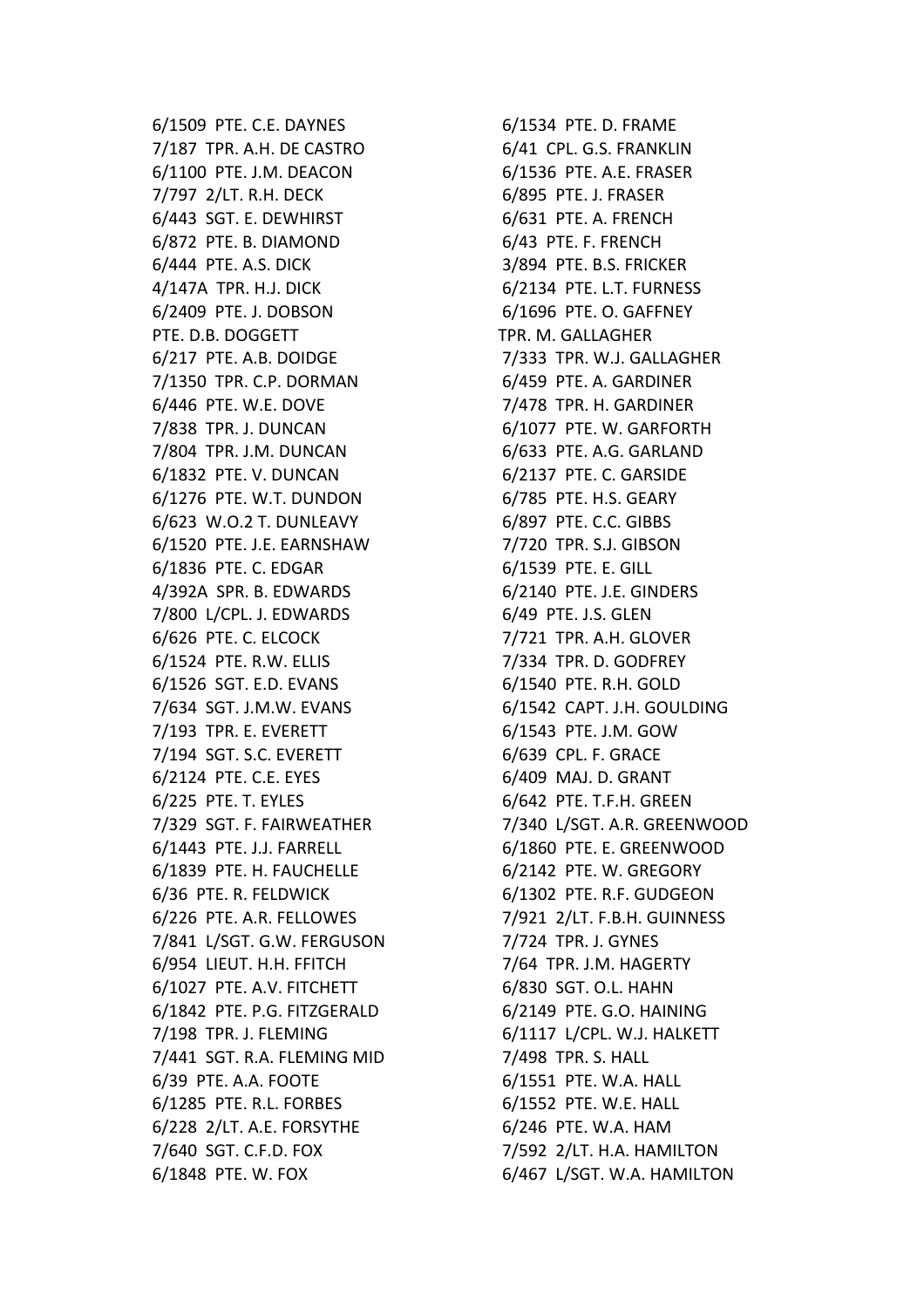6/1555 PTE. H. HANDLEY 7/515 L/CPL. A.H. HANMER 7/206 TPR. J. HANNEN 6/1865 PTE. O. HANSEN 6/2154 PTE. E. HANTOM 7/726 TPR. J. HAPPER 6/2155 PTE. S. HARDIE 16/267 PTE. J. HARDING 7/207 TPR. W.F. HARDING 6/2156 PTE. I. HARRISON 6/1558 PTE. C.B. HARSANT 6/470 PTE. W. HARTE 7/344 CPL. W.R. HASSALL 6/57 CPL. E. HAWKE 7/62 TPR. W.H. HAY 6/1309 PTE. G.T. HAYES 7/63 LIEUT. C. HAYTER MID 6/647 PTE. J. HAZELDINE 7/850 TPR. W. HEDLEY 6/260 PTE. T. HEENAN 6/1562 PTE. W.H. HENDERSON 6/1565 PTE. F.W. HERRING 6/832 PTE. J.A. HEWITT 6/1095 PTE. A.B. HIGHSTED 22/125 S/NURSE N.M. HILDYARD 2/1794 GNR. C.D. HIRST 7/727 TPR. F.E. HOBSON 6/652 L/SGT. G.M. HOGBEN 7/428 L/CPL. J.A.H. HOLMES 6/184B PTE. P.E.L.R. HOLMES 7/730 TPR. H.W. HOPKINS 7/523 TPR. T.M. HORGAN 6/1572 MAJ. J. HOULKER 6/1036 PTE. W.C. HUFFAM 6/267 PTE. R.F.A. HUGHES 6/1061 SGT. B.A. HUMPHERSON 6/1882 PTE. K.N. HUNT 7/562 TPR. P. HUNTER 7/69 TPR. W.T. HUXFORD 7/479 L/CPL. G.L. ILSLEY 6/656 SGT. E.A. INGRAM 6/962 SGT. P.K. IRVINE 6/1581 PTE. A.E. JACKSON 7/352 CPL. G.W. JACKSON 6/1886 PTE. J.S. JAMES 6/963 PTE. K.S. JAMESON

7/353 TPR. F.E. JARMAN 6/271 PTE. J.S. JARMAN 7/218 TPR. D. JENKINS 7/735 L/CPL. P.J. JENKINS 6/1582 PTE. L. JESSON 24/476 RFM. W.J. JEWELL 6/485 PTE. J.W. JOHNSON 6/1088 L/CPL. S.F. JOHNSON 7/219 L/CPL. W.J.P. JOHNSON 2/425 GNR. A.J.M. JOHNSTON 6/1888 PTE. G. JOHNSTON 7/73 TPR. J. JOHNSTON 6/1585 PTE. J.W. JOHNSTON 7/72 TPR. A.M. JOHNSTONE 6/1588 PTE. D.J. JONES 7/501 L/CPL. E.J. JONES 6/2175 PTE. J.A. JONES 7/336 TPR. E.P. JORDAN 2/1017A GNR. G.L. JORY 6/835 L/CPL. H.W. JOSLEN 7/74 TPR. H.B. JOYCE 6/486 PTE. W. KAPPELY 7/857 TPR. E.J. KEEFE 6/1592 PTE. J. KEELY 6/1593 PTE. W.H. KEITH-MURRAY 6/1200 CPL. P.J. KELLY 6/1894 PTE. T. KELLY 24/491 RFM. D.H. KEMPTHORNE 1128 GNR. T.E.S. KENNEDY 4/770 SPR. W. KENNEDY 6/1594 PTE. L.O. KEOGHAN 7/577 TPR. F.W. KERR 7/220 TPR. F.G. KIDSON 6/277 PTE. W. KING 7/1373 TPR. J.G.B. KIRKNESS 6/666 PTE. J.A. KJAR 6/278 PTE. C. KNIGHT NZ663 A.B. W.E. KNOWLES 7/861 TPR. E.H. KNOX 7/222 TPR. H. LAFRENTZ 6/1203 PTE. T. LAMBERT 6/2685 PTE. E.H. LANE 4/617 SPR. H.L. LANGDON 6/1553A PTE. F.B. LANGRIDGE 6/80 PTE. G.P. LATTIMORE 7/359 TPR. L.M.M. LEAMAN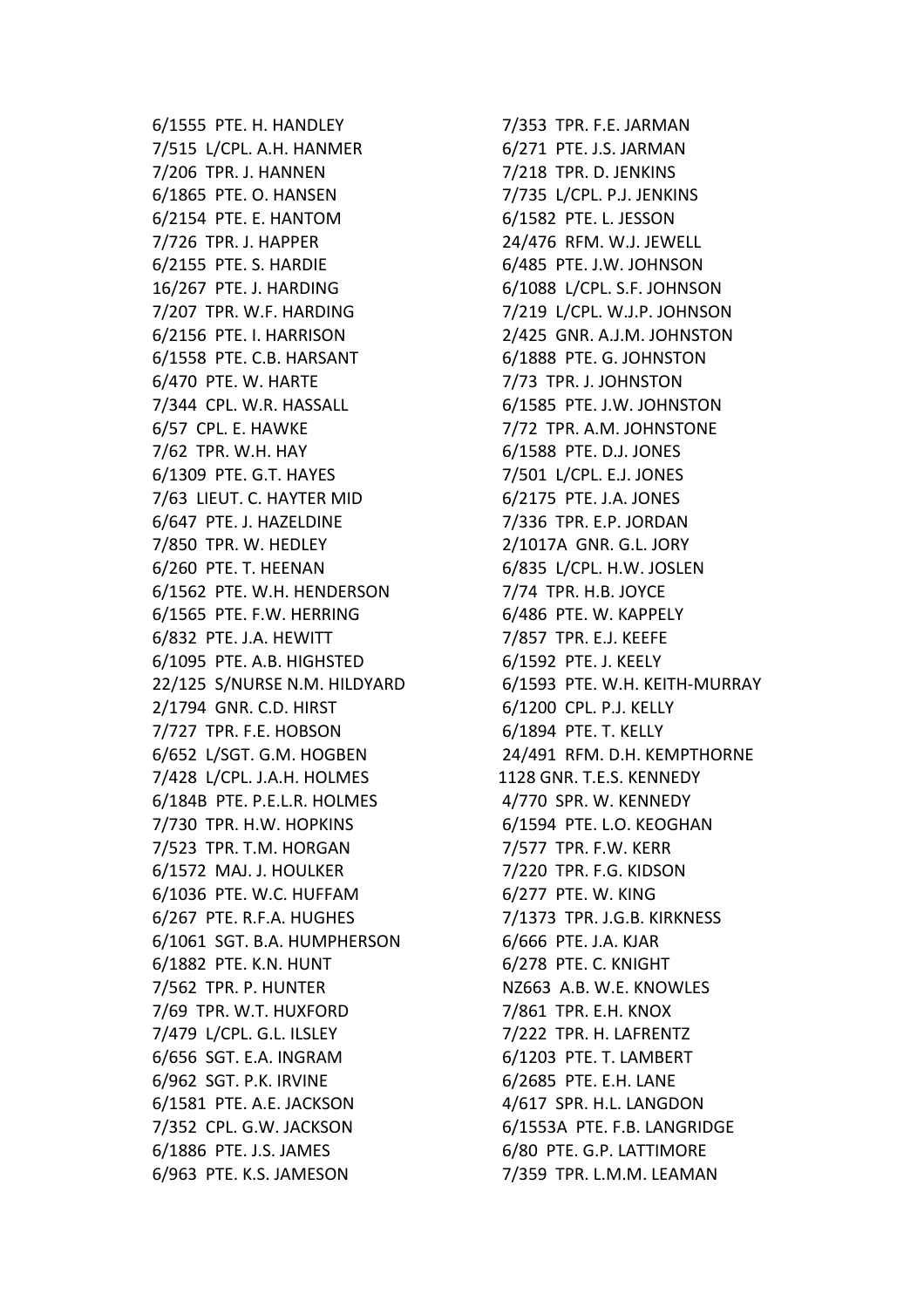6/2184 PTE. E.I.W. LEE 2/1604A DVR. L. LEE 3/103A PTE. H.J. LEWIS 6/283 PTE. T.E. LEWIS 6/84 PTE. G.L. LINDSAY 6/285 PTE. E.G. LITTLEJOHN 6/2189 PTE. J. LIVELY 6/1901 PTE. T. LOCKETT 6/1120 PTE. A.W. LOCKWOOD 6/88 PTE. W.A. LOCKWOOD 6/2021 PTE. A. LODGE 6/2192 PTE. T.S. LOGAN 7/610 TPR. G. LOW 6/1439 PTE. O.J. LUDLOW 7/445 TPR. P.M. LUISETTI 6/1610 PTE. F.W. LUKEY 7/364 TPR. R. LUSK 6/1333 PTE. W.O. LYDSTER 6/1612 PTE. J. LYNDHURST 6/967 PTE. G.F. MABER 7/228 TPR. J. MACDONALD 6/1351 CPL. T. MACDONALD 6/1357 PTE. S.M. MACGREGOR 6/669 PTE. T.J.B. MACHRAY 6/499 PTE. R.C. MACKIE 6/1007 SGT. C.F. MACMULLEN 6/796 PTE. T.P. MAHALM 16/189 PTE. W. MANIHERA 6/1099 PTE. A.C.D. MANN 6/98 PTE. H.D. MANNING 6/99 PTE. W.J. MANSELL 4/424 2/CPL. D. MANSON 6/670 PTE. S. MANSON 6/671 PTE. H. MARR 6/1925 PTE. J.B. MARSH 6/1616 PTE. T.C.W. MARSHALL 6/101 PTE. W.R. MARSHALL 7/744 TPR. F.B. MARTIN 6/410 LIEUT. F.D. MAURICE 4/971 SPR. J.W. MAXWELL 7/179 LIEUT. G.C. MAYNE 6/1647 PTE. J. McARTHUR 6/1648 PTE. J.A. McAULEY 6/1354 PTE. A.H. McCOY 7/460 SGT. D.M. McDONALD 7/79 TPR. T.A. McDONALD

7/1010 TPR. J.A. MCFERRAN 3/605 PTE. J.M. McGEE 6/1656 PTE. P.D. McGREGOR 6/2022 PTE. P.F. McGUIRE 6/518 L/SGT. A. McINNES 7/367 TPR. M. McINNES 6/2444 PTE. J. McINTOSH 6/2219 PTE. J.D. McINTOSH 6/683 PTE. A.F. McINTYRE 61686 PTE. T. McKAIN 6/519 PTE. D. McKAY 7/1497 TPR. R.H. McKAY 6/1916 PTE. J. McLAGAN 6/2225 PTE. P. McLAUGHLIN 7/481 TPR. L.A. McLEAN 7/546 TPR. C.P. McMAHON 7/758 TPR. J. McMENAMIN 5/692A DVR. A. McMILLAN 6/2200 PTE. W.M. McNEILL 7/86 TPR. D.M. McVEY 7/232 TPR. R.S. MEAD 6/2389 PTE. G.F.C. MEIN 7/875 TPR. D. MIDDLEMISS 6/1627 PTE. E.K. MILBURN 6/505 PTE. J.T. MILBURN 6/506 L/SGT. E.G. MILES 7/876 TPR. H.J. MILES 6/2373 PTE. I. MILES 6/508 PTE. W.D. MILLAR 6/1155 PTE. D.C. MILLS 2/878A GNR. J.F. MILLS 6/105 PTE. C.J. MILNE 6/1106 PTE. E.W. MITCHELL 16/222 PTE. N.H. MOKOMOKO 7/750 TPR. G. MOORE 6/1342 PTE. J.R. MOORE 7/377 L/CPL. M.O. MOORE 234721(PO) A.B. J.T. MORETON 6/678 PTE. T. MORIARTY 2/1049 GNR. W.H. MORRIS 7/238 TPR. F.J. MORRISON 6/1177 PTE. W.B. MORRISON 7/881 TPR. A.F. MORTIMER 6/1638 SGT. A.E. MORTIMORE 7/379 TPR. J. MOUNSEY 6/1936 PTE. L. MULLANY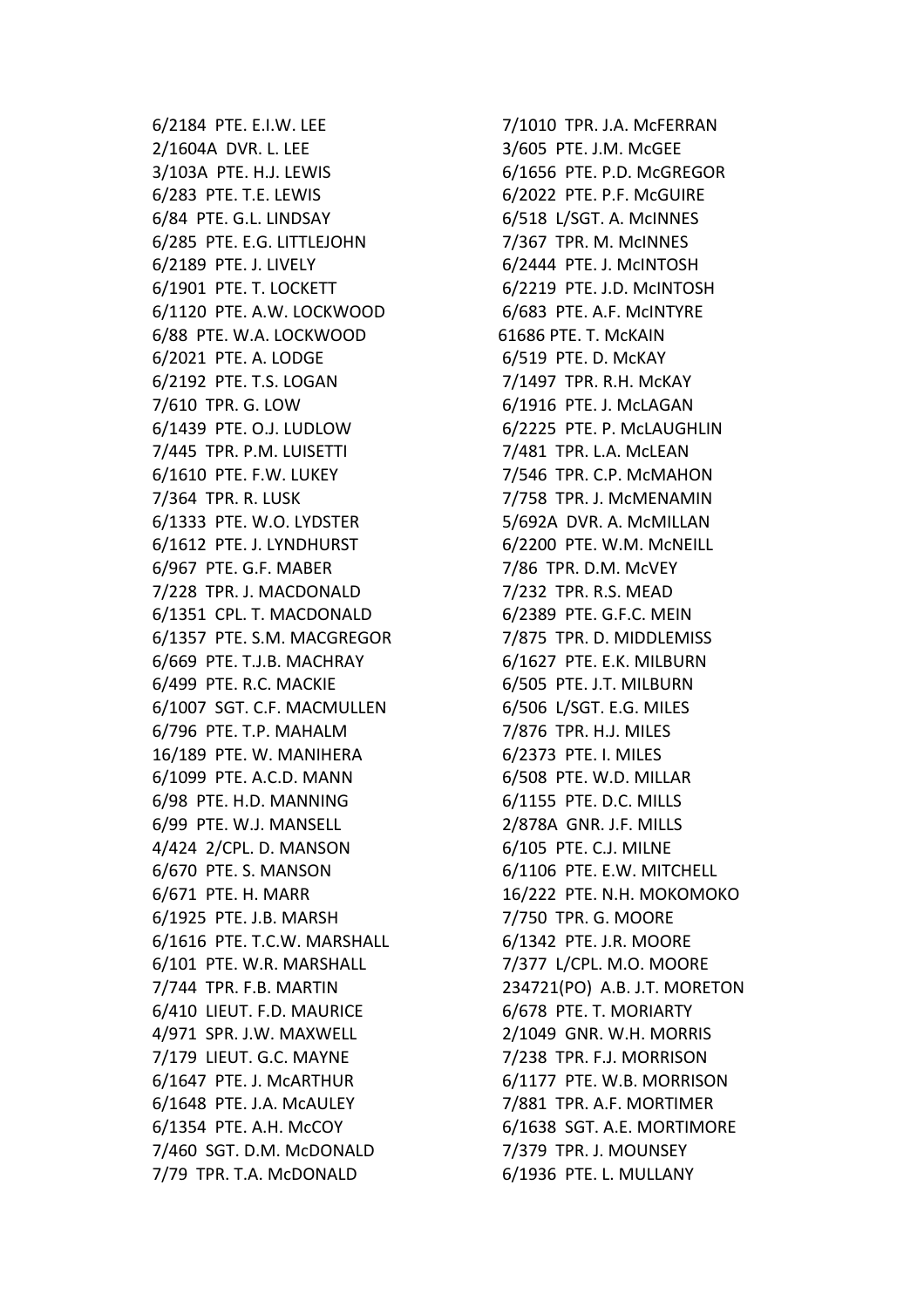6/1347 PTE. W.J. MUSTARDE 7/539 CPL. G. NALDER 7/243 CPL. L.W. NALDER 7/688 LIEUT. V.F. NANCARROW 7/465 TPR. P.N. NAPIER 7/246 TPR. W.J. NEAL 4/807 SPR. J.A. NEVILLE 7/96 TPR. R.H. NICHOLAS 6/315 PTE. H.W.A. NILSEN 6/698 PTE. C.C. NOBLE 6/1670 PTE. J.P. NOLAN 7/557 TPR. A.E. NORRIE 7/505 W.O.1 F.H. NORRIS 6/1221 PTE. O.M. NORRIS 7/763 TPR. H. O'BRIAN 6/1675 PTE. J. O'CONNOR 6/1676 PTE. J.J. O'CONNOR 6/924 PTE. W.H. O'DONNELL 7/766 TPR. V.A. O'KEEFFE 6/1219 PTE. E. O'REILLY 7/994 TPR. N. OKELL 6/114 PTE. J. OLDS 6/1680 CPL. G.H. OLSEN 6/1060 PTE. W. ORME 7/555 TPR. J.J. ORR 6/2237 PTE. L. ORTON 7/384 L/CPL. G.S. OVERTON 7/506 MAJ. P.J. OVERTON 6/925 PTE. C.R. PACEY 2/107 DVR. H.G. PAGE 7/98 TPR. A. PARKER 6/116 PTE. L.H. PARSON 6/526 PTE. W.G. PATCHING PTE. F.T. PATERSON 7/550 TPR. H.R. PATMORE 7/99 TPR. J.H.H. PATRICK 6/527 PTE. A.F. PATTERSON 6/845 PTE. J.R. PATTERSON 7/255 TPR. T.C.C. PATTERSON 6/1952 PTE. A.E. PATTRICK 6/1372 PTE. W.J. PAUL 6/1375 PTE. H. PEACOCK 6/1955 PTE. J.H. PEARSE 16/284 PTE. T.T. PENEAMENE 6/323 PTE. S.M. PENNY 6/119 CPL. R.J. PETRE

7/389 L/SGT. W.H. PETRIE 6/120 PTE. E. PHELAN 6/2463 PTE. F.S. PHILLIPS 6/1376 PTE. I. PICKLES 7/583 TPR. H.O. PIDGEON DCM 6/121 L/CPL. C. PIERCE 7/888 TPR. G.F. PINCH 6/1066 PTE. H.F. PINK 6/1377 PTE. G. PIPER 6/816 PTE. G.G. PORTER 6/2245 PTE. R.L. PRICE 6/1695 LIEUT. A.F.L. PRIEST 7/262 TPR. J.T. PRIMROSE 7/776 TPR. L.V. PRINCE 7/999 TPR. G. PUGH 6/1381 PTE. J. PULLENGER 6/1961 PTE. E.E. PURCELL 6/1041 PTE. R. QUIGLEY 6/530 PTE. H.J. RADCLIFFE 7/891 TPR. D.A. RAE 22/161 S/NURSE M.H. RAE 6/125 PTE. H.C. RAYFIELD 6/333 L/SGT. D.L. REES 4/1392A SPR. E.H. REID 6/712 PTE. T. REID 6/128 PTE. F.L. RICHARDS 7/112 TPR. E.A. RICKMAN 6/338 PTE. T.J.G.B. ROBB 6/990 SGT. E.L. ROBBINS 6/2390A PTE. A. ROBERTSON 7/1280 L/CPL. C.K. ROBINSON 6/1971 PTE. J.E. ROBINSON 6/535 PTE. S. ROBINSON 22/175 S/NURSE M. ROGERS 6/715 PTE. C.L.G. ROSE 4/29A SPR. H.M. ROSS 6/979 SGT. J.W.T. ROSS 6/928 PTE. J. ROSTRON 14/119 DVR. N.K. ROUGHTON 6/136 PTE. M. ROXBURGH 7/1137 TPR. H.S. RUDMAN 7/115 SGT. W. RUTHERFORD 7/895 TPR. E. SANDERS 6/137 PTE. F.L. SAPSFORD 7/780 CPL. C.W. SAUNDERS 6/1043 PTE. J. SCANLON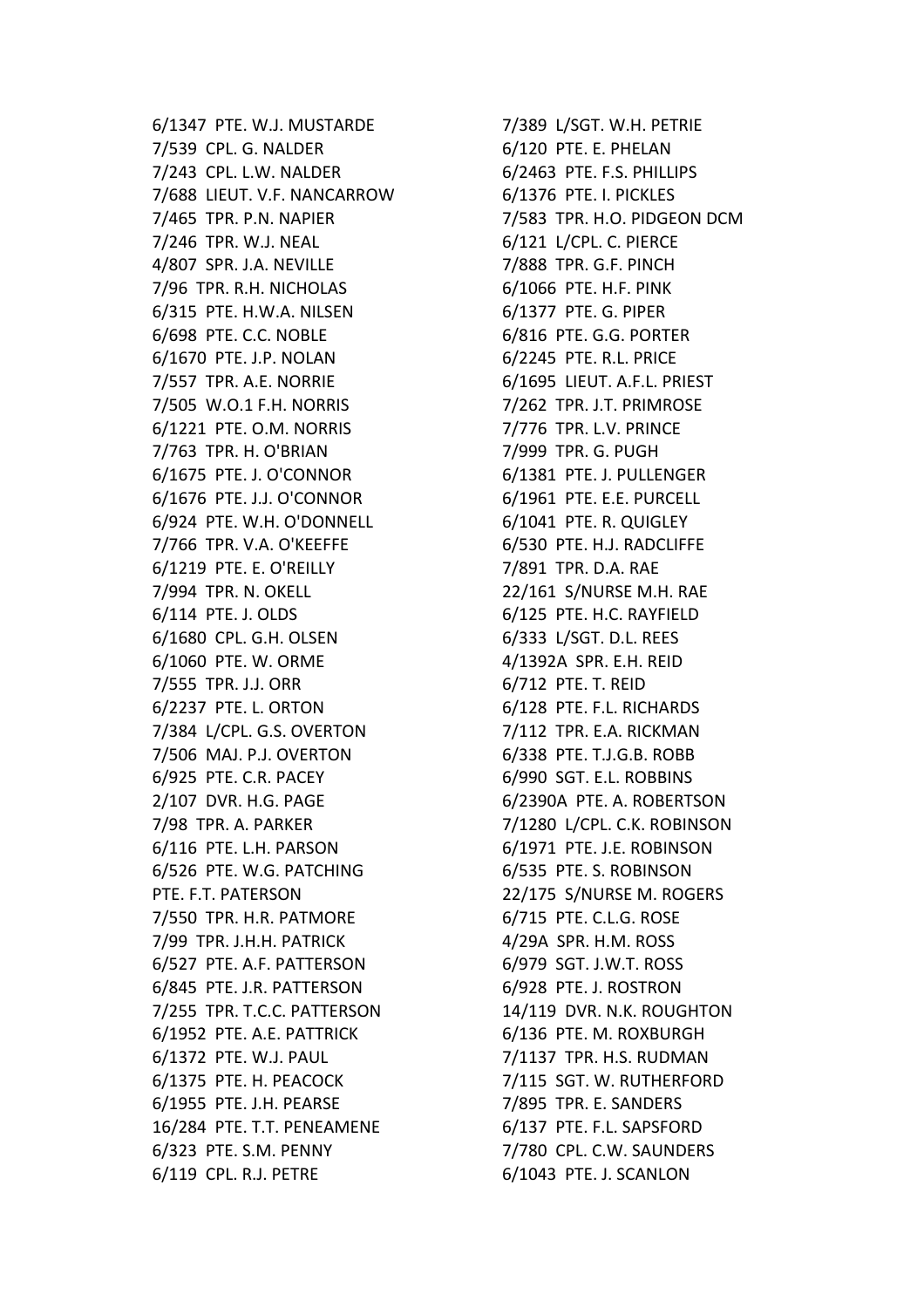6/1396 PTE. C.E. SCOTT 6/1082 CPL. J.A. SCOTT 6/540 PTE. J.L. SCOULAR 6/1401 PTE. W. SEMPLE 7/394 TPR. E.H. SENIOR 6/1979 PTE. F. SENIOR 6/1708 PTE. H. SENIOR 7/268 TPR. H.A. SHAIN 6/1124 PTE. B.W.B. SHAW 6/1980 PTE. A.J. SHERMAN 6/140 PTE. L.S. SHERRING 3/106 A PTE. H.R. SHRIMPTON 6/345 PTE. N.H. SIGGLEKOW 6/1011 PTE. N.R. SIME 6/349 PTE. M.A. SIMPSON 6/1101 2/LT. W.G. SKELTON 7/121 W.O.1 R. SLOAN 6/1403 PTE. A.H. SMITH TPR. E. SMITH 6/143 L/CPL. E.G. SMITH 7/560 TPR. G.W. SMITH 7/123 TPR. H.R. SMITH 6/546 PTE. S. SMITH 7/124 TPR. W.A. SMITH 6/2295 PTE. A.R. SNEYD 7/125 TPR. H.E. SNUSHALL 6/1984 PTE. W. SPENCE 6/1986 PTE. M.A. SPRING 24/1199 RFM. H.W.J. STAFFORD 612381 LIEUT. O.V. STEAD 7/786 TPR. A. STEMMER 6/151 SGT. W.J. STEVEN 6/1989 PTE. R.J. STEVENS 6/551 SGT. T.H. STEVENS 6/554 PTE. C.E. STEVENSON 6/1171 LT.COL. D.M. STEWART MID 6/729 PTE. N.C. STICHBURY 6/983 SGT. I.P.D. STOCKER 6/1169 PTE. J.H. STODART 4/849 SPR. M.A. STRONG 7/900 TPR. P. SULLIVAN 7/467 TPR. L. SUSTINS 7/484 L/CPL. N. SUSTINS 7/790 TPR. G. SUTHERLAND 6/1413 PTE. B. SUTTON

6/1733 PTE. H. SWIFT 6/156 SGT. A. TAIT 6/1734 PTE. B.H. TALBOT 6/2357 PTE. F.W. TALBOT 6/561 PTE. A. TALKE 7/132 TPR. W. TAVENDALE 7/791 TPR. G. TAYLOR 6/1997 PTE. A. THOMPSON 3/38 PTE. C.D. THOMPSON 6/371 L/CPL. R. THWAITES 7/1009 TPR. R.M.G. TICKELL 6/372 PTE. A. TOMS 6/1420 PTE. G.T. TUCKWELL 6/164 PTE. A.H. TURNER 6/852 PTE. J. TURNER 6/773 PTE. C.F. TWIDLE 7/904 TPR. A.M. URQUHART 6/1425 PTE. P. VALIERES 6/2049 PTE. H.E. VERE 6/1237 PTE. W.H. VEREY 6/1744 PTE. F.G. WAGHORN 7/284 L/CPL. J.H. WALKER 6/11427 DVR. J.R. WALKER 6/378 PTE. R. WALL 6/567 PTE. W.A. WALL 7/906 TPR. A.G. WALLACE 6/568 SGT. J.H. WALLACE 6/2023 PTE. C. WARD 3/1142 SGT. C.A. WARWOOD 7/692 TPR. C.J. WATERS 6/570 PTE. R.E. WATKINS 6/571 PTE. A. WATSON 7/1019 TPR. D. WATSON 7/288 TPR. H.P. WATSON 2/1690 GNR. R.C. WATSON 7/772 TPR. F.M. WAY 7/143 CPL. E.G. WEIGHT 4/859 SPR. F.S. WELSH 6/1048 PTE. F. WHIFFIN 6/176 PTE. D.J.A. WHITCOMBE 6/389 PTE. G.H. WHITE 6/390 L/SGT. H.W. WHITE CAPT. A.F. WILDING 6/1759 PTE. A.J. WILLCOCKS 6/737 PTE. G.C. WILLETTS 61391 PTE. D. WILLIAMS